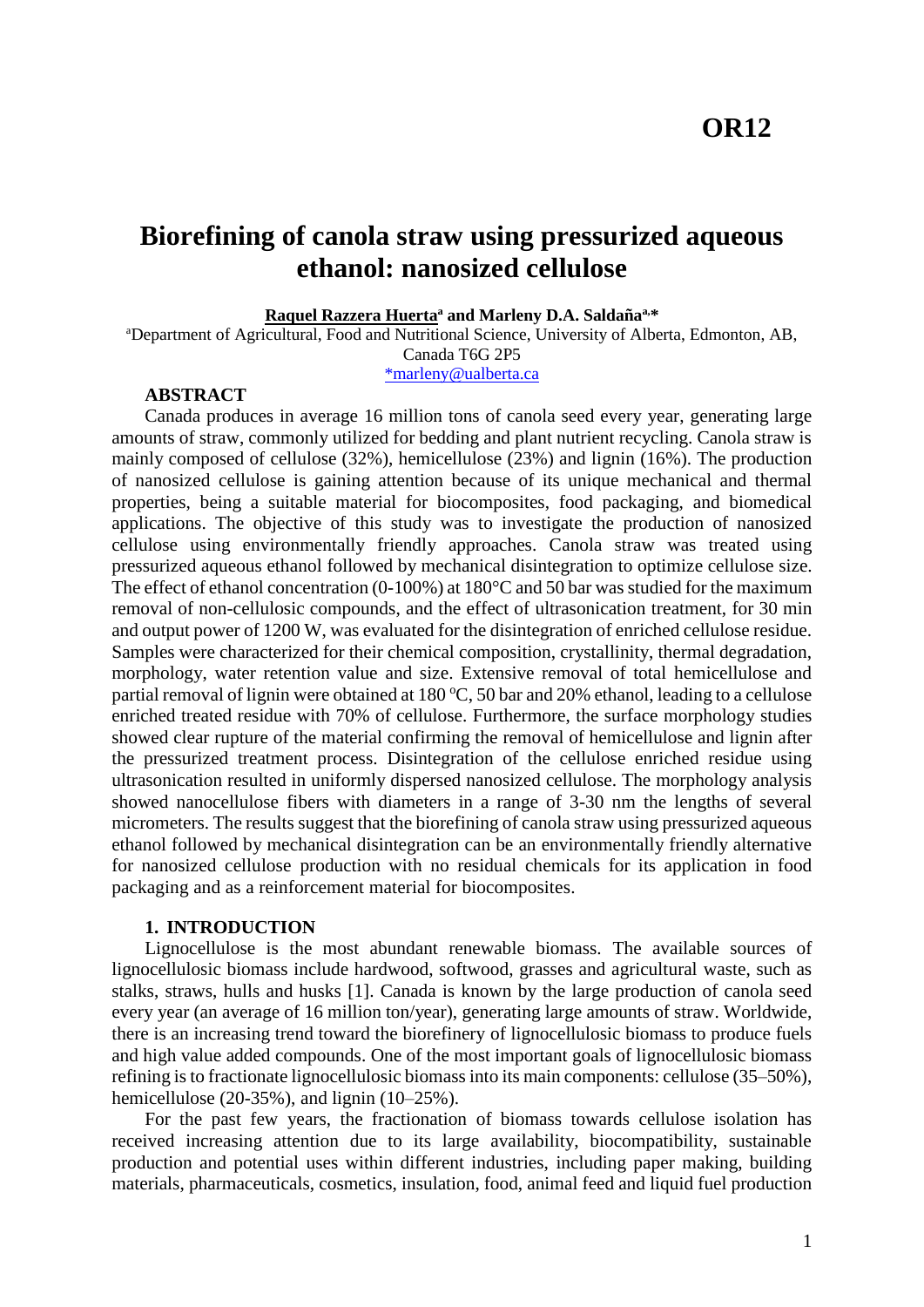[1]. Cellulose is a polymer of glucose linked together by β-1-4-linkages and hydrogen bounds, where the molecules are aggregated into long straight fibrils with diameter that range from 2 to 20 nm, and a length of more than a few micrometers [2]. Cellulose can also be expressed as glucan content, as it covers all glucose polymers in which the glucoses are linked by glycosidic bonds [3].

Various treatments, such as mechanical, chemical, physicochemical and biological methods, were reported to fractionate lignocellulosic biomass into valuable cellulose material. Pressurized fluids technology is an environmentally friendly approach which has been studied for treatment of agricultural residues such as cereal and oilseed straws [4, 5, 6, 7, 8], lupin hull [9] and sugarcane bagasse [10]. Pressurized fluids at subcritical conditions exhibit unique properties due to the change of dielectric constant, ionic product, density, viscosity and diffusivity. Hemicelluloses are easily solubilized and hydrolyzed in subcritical water at temperatures above 180 °C, where the addition of ethanol is recognized to be a suitable solvent to improve lignin removal [3, 7, 8]. Buranov & Mazza [8] fractionated flax straw using pressurized aqueous ethanol (PAE) at temperatures of 160–220 °C, ethanol concentrations of 0–95% (v/v), a pressure of 50 bar, flow rates of 1.5–7 mL/min, sample sizes of 2.5–25 g and liquid-to-solid ratios of 27–100 mL/g. The optimal condition for simultaneous extraction of hemicelluloses (80%) and lignin (78%) was obtained at 30% ( $v/v$ ) ethanol concentration, 3 mL/min flow rate, and 18 mL/g liquid-to-solid ratio. Under these extraction conditions, cellulose degradation was negligible. Literature suggested that ethanol induces hydrolysis of esters and ethers bonds of lignin, increasing the formation of soluble lignin in ethanol [5].

As cellulose is insoluble in water and most organic solvents, the application of nanosized cellulose, which means that at least one dimension is in nanoscale  $(1-100 \text{ nm})$ , has increased due to its high surface area, high tensile strength, low coefficient of thermal expansion, nontoxicity and excellent mechanical properties [11]. The production of nanosized cellulose requires intensive mechanical treatments, such as high pressure homogenization [12], grinding [13], cryocrushing [14] and high intensity ultrasonication [2, 15, 16]. As an efficient method, the ultrasonication consists in exposing a liquid to ultrasonic waves  $\sim 20$  kHz), leading to the formation, growth, and violent collapse of cavities in water. This process called cavitation, provides energy of approximately 10–100 kJ/mol, which is within the hydrogen bond energy scale [17, 3]. Some researchers have used the combination of pressurized fluids, chemical treatment and ultrasonication to obtain nanofiber cellulose [16]. In the experimental conditions used by Ciftci et al. [16], lupin hull was fractionated using subcritical water at 180°C, 50 bar and 5 mL/min followed by bleaching treatment using 1.7% acidified sodium chlorite at 75 °C for 4h to obtain purified cellulose fibers. The disintegration of cellulose fibers was induced by ultrasonication for 35 min at 80% amplitude and output power of 700 W resulting in nanofibers with an average diameter of 15 nm. Although the chemical treatment favored delignification, a long processing time is required, and extensive water consumption is needed to wash the recovered cellulose.

Therefore, the main objective of this study was to evaluate treatment of canola straw using a combination of pressurized fluid processing followed by mechanical fibrillation with ultrasonication as an environmentally friendly alternative for sustainable nanosized cellulose production, with no residual chemicals. The effect of ethanol concentration (0–100%) at 180 °C, 50 bar and flow rate of 5 mL/min for 40 min on removal of maximum hemicellulose and lignin were studied. Then, the disintegration of the cellulose enriched residue at 1 wt.% was induced by ultrasonication for 30 min and an output power of 1200 W. Scanning electron microscopy (SEM), X-ray diffraction (XRD) and thermo-gravimetric analysis (TGA) of treated sample at optimum conditions were performed to investigate the impact of pressurized treatment on fractionation of canola straw. Furthermore, transmission electron microscopy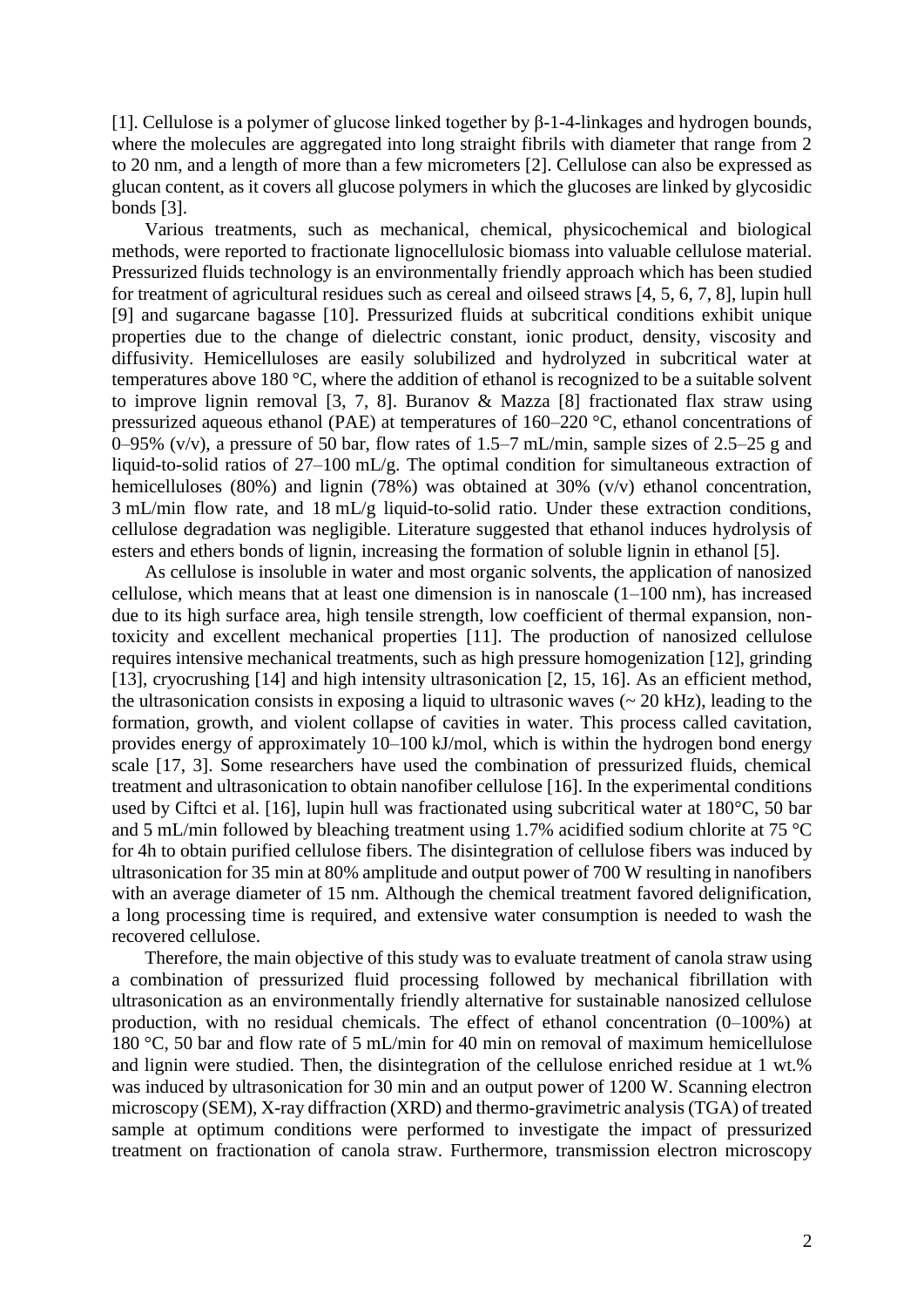(TEM) and water retention value (WRV) analysis were used to evaluate the the production of nanosized cellulose using high intensity ultrasonication.

#### **2. MATERIALS AND METHODS**

Canola straw was kindly provided by Dr. Barry Irving (University of Alberta). The sample was ground and sieved to <1 mm particle size in a centrifugal mill (Retsch, Haan, Germany). All chemicals used, such as sodium carbonate anhydrous (99%, ACS reagent), sulfuric acid (72%, ACS reagent), and sugar standards ( $\geq$  96% purity) were obtained from Sigma Aldrich (Oakville, ON, Canada) and used as received without further purification.

### **2.1. Pressurized aqueous ethanol treatment**

Pressurized aqueous ethanol (PAE) treatment of canola straw was performed in a semicontinuous flow type subcritical fluid system previously described [7]. The experiments were conducted at 180 $^{\circ}$ C, 50 bar and ethanol concentrations of 0–100% (v/v) for 40 min. The solid residue left in the high-pressure vessel after each experiment was dried in an oven at 30 °C.

## **2.2. High intensity ultrasonication treatment**

Canola straw cellulose-rich residue was ground and sieved to a particle size of <106 mm. The aqueous dispersion (1 wt.%) was treated with a high intensity ultrasonicator (Model FS-1200N, Shanghai Sonxi Ultrasonic Instrument Co., Shanghai, ZJ, China) equipped with a cylindrical titanium alloy probe tip of 2 cm in diameter. The ultrasonication of the samples was carried out at output power of 1200 W for 30 min. Ultrasonic treatments were performed in an ice/water bath to prevent heat generation.

### **2.3. Characterization**

### **2.3.1. Chemical composition**

Raw and pressurized treated samples were analyzed for lignin, hemicellulose and cellulose contents following the NREL standard analytical procedures [18]. The total lignin contents of the samples were expressed as the sum of the acid insoluble lignin and acid soluble lignin. Total hemicellulose (xylose, arabinose, and mannose) and cellulose (glucose) in the hydrolysates were determined using an Agilent 1200 HPLC system (Agilent Technologies, Santa Clara, CA, USA) with an UV detector and Aminex sugar HPX-42C column (300 mm x 7.8 mm; Bio-Rad, Hercules, CA, USA) operated at 85 °C. A HPLC grade water was used as the mobile phase at a flow rate of 0.6 mL/min.

### **2.3.2. Crystallinity index (CI)**

The untreated and pressurized treated canola straw were analyzed by an X-ray diffractometer (XRD Rigaku Ultima IV, Tokyo, Japan) with a D/Tex detector using a Fe filter, over the 2θ range of 10°-40°. Cu tube was used at the conditions of 40 kV and 40 mA. The scanning speed was 0.6 degrees 2θ per minute with a 0.01 step size.

### **2.3.3. Thermo-gravimetric analysis (TG)**

Thermo-gravimetric analysis was performed using a thermogravimetric analyzer TGA Q50 (TA Instrument, New Castle, DE, USA). About 10 mg of sample was placed in a platinum pan and heated from room temperature to 600 °C at a heating rate of 10 °C/min under a nitrogen flow of 60 mL/min.

#### **2.3.4. Water retention value (WRV)**

The water retention values (WRV) of pressurized treated residue before and after ultrasonication and commercially pure cellulose (1 wt.%) were measured according to Cheng et al. [19] where the WRV is defined as the percent ratio of water retained in the sample after centrifugation (900*g* for 30 min) to the dry weight (dried at 105 °C) of the sample.

#### **2.3.5. Microscopic analysis**

The morphology of untreated and pressurized treated fibers were analyzed using Zeiss Sigma Field Emission SEM (Carl Zeiss AG, Oberkochen, BW, Germany). The nanocellulose dispersions were analyzed by a transmission electron microscope (TEM) (H7500 TEM,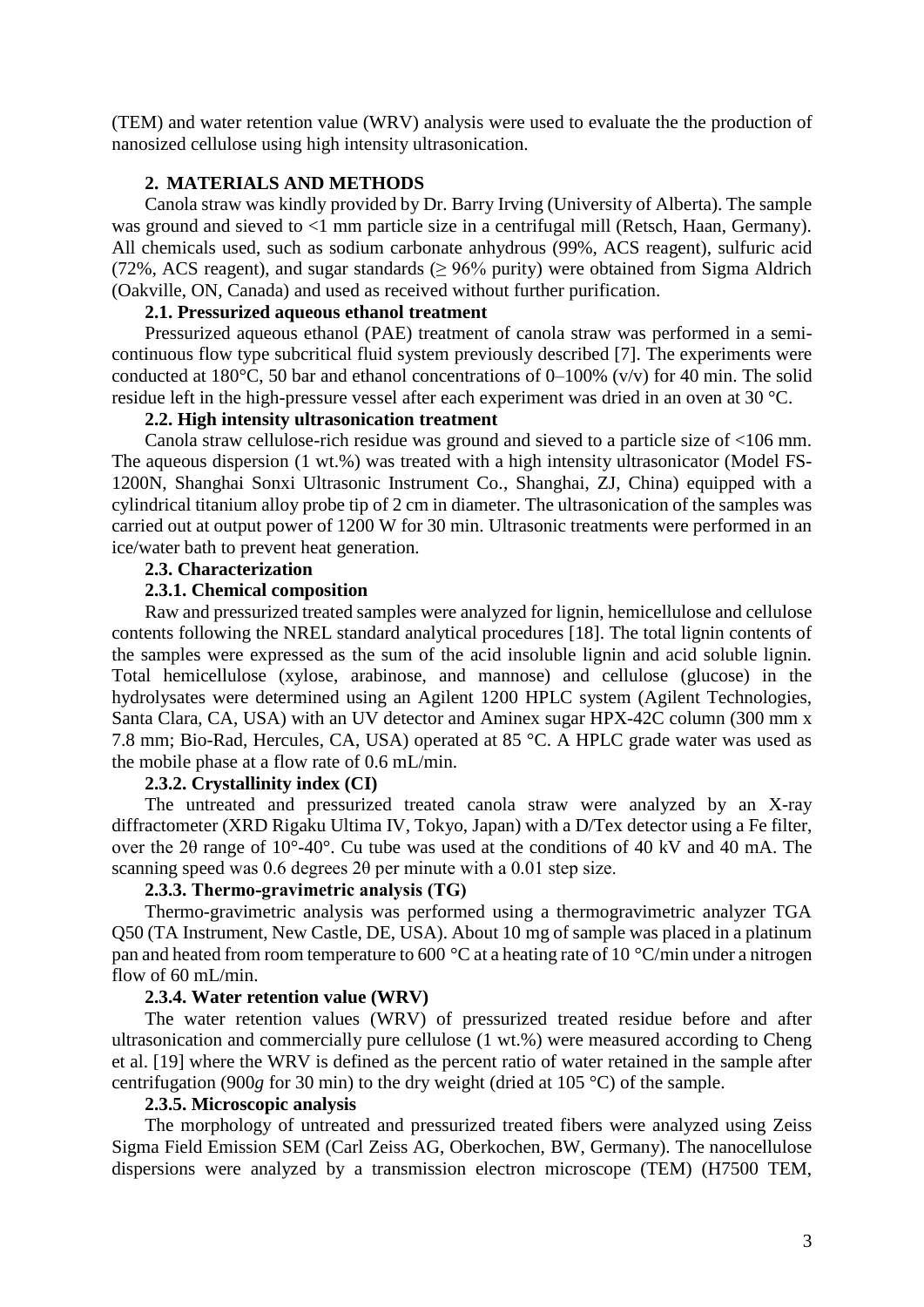Hitachi, Tokyo, Japan) operated at 80 kV, where the diameters of nanocellulose were calculated using the ImageJ processing software IJ1.46.

#### **2.4. Statistical analysis**

Data are presented as mean  $\pm$  standard deviation based on at least duplicate experiments and analysis. Statistical analyses were carried out using RStudio 3.4.1 (RStudio Inc., Boston, MA, USA) at 95% confidence interval.

#### **3. RESULTS & DISCUSSIONS**

Figure 1 shows the chemical composition of untreated and PAE treated canola straw under different conditions. Untreated canola straw consisted of 32.6±0.15% cellulose, 23.3±0.03% hemicellulose and 15.9 $\pm$ 0.10% lignin. These results are similar to those reported by Wi et al. [20], where canola straw presented 31.7% cellulose, 24.7% hemicellulose and 16.5% lignin.



**Figure 1**. Chemical composition of canola straw before and after pressurized fluid treatments at 180 °C, 50 bar, 5 mL/min for 40 min.

The pressurized treatment with 0% ethanol (pressurized hot water) extracted 62% of hemicelluloses, which increased the cellulose (48%) and lignin (28%) contents in pretreated canola straw through a concentration effect (Figure 1). At mild operating temperatures up to 185 °C, hemicellulose cleaving that takes place during pressurized hot water treatment. The breaking of bonds between the monomeric sugars of hemicellulose produces shorter oligomers that have a length low enough to be extracted, but lignin oligomers cannot be dissolved in water at mild temperatures due to their hydrophobic features [21, 22].

Similar results of pressurized fluid treatment on removal of hemicelluloses and subsequent increase of cellulose and lignin content was previously reported for a variety of lignocellulosic biomasses [4, 6, 9, 10]. Vallejos et al. [10] during pressurized hot water treatment of sugarcane bagasse at 170 °C for 60 min and a liquid-to-solid ratio of 6 mL/g, extracted 69% of hemicellulose (xylan), resulting in a residue rich in cellulose (64%) and lignin (26%). Pronyk & Mazza [4] hydrolyzed triticale straw using pressurized hot water at 184 °C for 60 min and a liquid-to-solid ratio of 40 mL/g. The hydrothermal treatment yielded a hydrolysate containing more than 90% of the initial hemicellulose and a solid residue containing 68% cellulose and 20% lignin. Similarly, the pressurized hot water treatment at 180  $^{\circ}$ C, 50 bar and 30 min, extracted 85% of hemicelluloses from lupin hull, increasing cellulose and lignin content up to 79 and 15%, respectively [9]. According to Takada et al. [22], the lignin in the secondary wall is rich in ether type linkages and easily removed, while the lignin in the middle lamella is not removed due to intermolecular condensation during the pressurized hot water treatment, resulting in a enriched cellulose material with residual lignin.

Canola straw was hydrolyzed by Pronyk & Mazza [6] using a flow-through reactor, where the water was pumped at 165 °C with a flow rate of 115 mL/min and a liquid-to-solid ratio of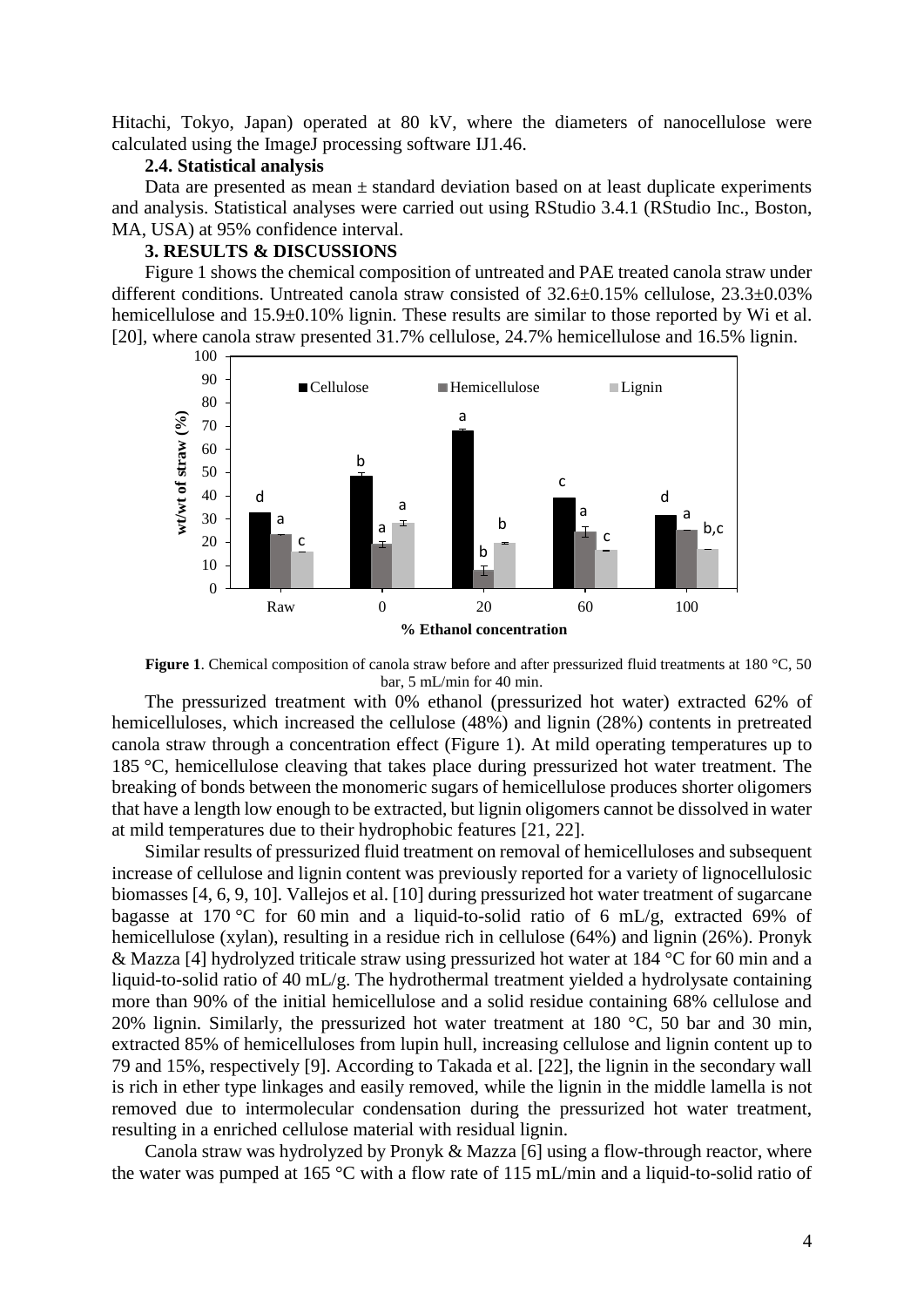60 mL/g, during 60 min. The treatment extracted 81% of the initial hemicellulose, yielding a solid residue mainly composed of 64% cellulose and 23% lignin, which are similar to values obtained in this study (53% cellulose and 28% lignin) at 180 °C, 50 bar, 5 mL/min for 40 min. This can be explained by the macromolecular structure, crystallinity and the formation of intramolecular H-bonds on cellulose structure and the good thermal stability of lignins, which enhances their stability for hydrothermal experiments, requiring elevated temperatures for its hydrolysis [3]. Kim & Lee [23] reported almost no reduction in glucan content of corn stover treated with pressurized hot water at temperatures of 170–220 °C. According to Sasaki et al. [24], pressurized hot water at temperatures below 280 °C gradually reduced the cellulose particles with increasing reaction time but at high temperatures (300-320 °C) cellulose particles depolymerize in about 10 seconds.

In the present study, the addition of 20% ethanol was beneficial for the extraction of hemicelluloses from canola straw (Figure 1). PAE (20%) extracted 81% of the initial hemicellulose, yielding a solid residue mainly composed of 68% cellulose and 20% lignin. Previously, PAE was used to fractionate flax straw in order to determine the effect of ethanol concentration on the level of simultaneous extraction of hemicellulose (xylan) and lignin [8]. One-stage and two-stage extractions involving pressurized hot water followed by PAE treatment was also carried out to determine the extent of cellulose (glucan) degradation. Extractions were studied at constant pressure of 50 bar and temperatures of 160– 220 °C, ethanol concentration between 0–95% (v/v), flow rates of 1.5–7 mL/min, sample sizes of 2.5–25 g and liquid-to-solid ratios of 27–100 mL/g. The optimal condition for PAE extraction was 180 °C, 30% ethanol, liquid-to-solid ratio of 18 mL/g, and flow rate of 3 mL/min for 25 g of flax straw. Under these conditions, one-stage process removed about 80% of the hemicellulose (xylan) and 78% of the lignin, where the two-stage extraction was efficient for removing xylan (100%) but much less efficient for removing lignin (37%). Aqueous ethanol treatment, also known as organosolv treatment, has been recognized as an efficient delignification process in the the paper and pulp industry, where it typically results in up to 50% lignin removal through cleavage of lignin-carbohydrate bonds and β-O-4 interunit linkages and its subsequent solubilization in the organic solvent [25].

The X-ray diffraction (XRD) patterns and TG thermograms (Figure 2A and B) of canola straw changed significantly after the hemicellulose removal and delignification achieved with the pressurized aqueous ethanol (20%) treatment. The CI values of untreated and pressurized aqueous ethanol (20%) treated canola straw were 20.5% and 32.9%, respectively, representing an increase of 1.6 times after treatment (Figure 2A). The results suggest that a significant portion of the amorphous material, such as hemicellulose and lignin were removed during the pressurized treatment, increasing the relative amount of crystalline part of the canola straw. Ciftci & Saldaña [9] reported that after subcritical water (180 ºC and 50 bar) treatment, the CI value of lupin hull increased 1.5 times from 38.2% to 58.6%. Such difference of CI values can be related to the type of lignocellulosic biomass used and the content of amorphous material. According to Yang et al. [26], a grater crystalline structure requires higher degradation temperatures. In Figure 2B, the thermo-gravimetric (TG) analysis clearly showed that the PAE (20%) treatment increased the thermal stability of canola straw. Hemicellulose is substantially decomposed at 220-315°C, while the thermal stability of cellulose is higher (315-400°C) due to its structure that consist of highly ordered polymer of glucose without branches [26]. The thermal stability of lignin covers an extremely wide range due to its chemical bonds, which led to the degradation of lignin occurring at a temperature range of 100–900°C [26]. The weight loss achieved for the untreated and PAE (20%) treated canola straw between 220 and 315°C were 28 and 11%, respectively, which can be attributed to the high removal of hemicellulose. The weight loss between 315-400°C was higher for PAE (20%) treated straw compared to the untreated canola straw, that could be related to the increase of cellulose content on the straw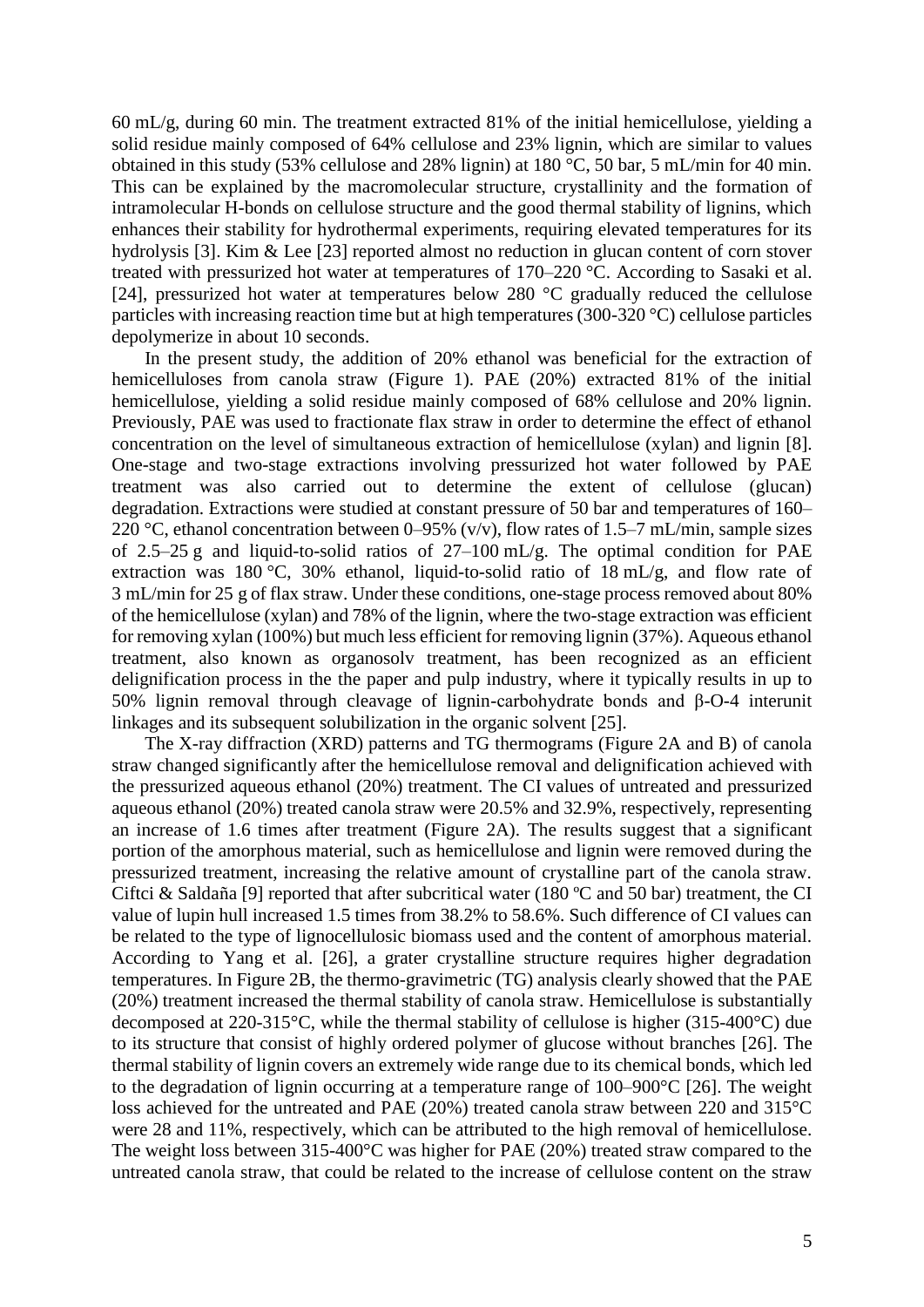after pressurized treatment. Also, the residual weight at 600°C was higher for untreated canola straw (28%) compared to PAE (20%) treated sample due to the high lignin content.

Using mechanical forces, micron-sized cellulose fibers can be disintegrated to nanosized cellulose. An increase of swelling capacity is expected with the deconstructed cellulose fiber bundles into nanosized due to the increase of surface area. Water retention value (WRV) can be applied to determine changes in cellulose fibers swelling capacity. The variation in the WRV was explored for PAE (20%) treated canola straw before and after ultrasonication and also for commercially available pure cellulose (not mechanically treated) (Figure 3). In the present study, cellulose presented WRV of 84.6±1.9%, which agrees with Cheng et al. [19] that reported WRV of 95% for microcrystalline cellulose. PAE (20%) treated canola straw before ultrasonication presented the lowest WRV, which can be due to the residual lignin. Between the three major materials in lignocellulosic biomass (cellulose, hemicellulose and lignin) the lignin has the lowest affinity with water [22]. WRV of PAE (20%) treated canola straw increased 1.3 times after ultrasonication, which are expected due to extensive degree of fibrillation. For instance, to have nanosized cellulose with high WRV it needs to be either free or having low residual lignin content. Ciftci et al. [16], produced nanosized cellulose from lupin hull using subcritical water (180°C, 50 bar and 5 mL/min) followed by bleaching treatment (1.7% acidified sodium chlorite at 75 °C for 4 h) and ultrasonication at output power of 700 W, 80% amplitude for 35 min. The WRV of bleached cellulose before and after ultrasonication



increased almost 2 times, from 157 to 305%, respectively. Chlorite delignification under acid conditions is the most popular and established laboratory method for removal residual of lignin from biomass. Besides delignification, bleaching treatment increases the porosity of the cellulose and swelling capacity of the fiber.

**Figure 2**. XRD patterns (A), and TG thermograms (B) of canola straw before and after PAE (20%) treatment at 180 °C, 50 bar, 5 mL/min for 40 min.

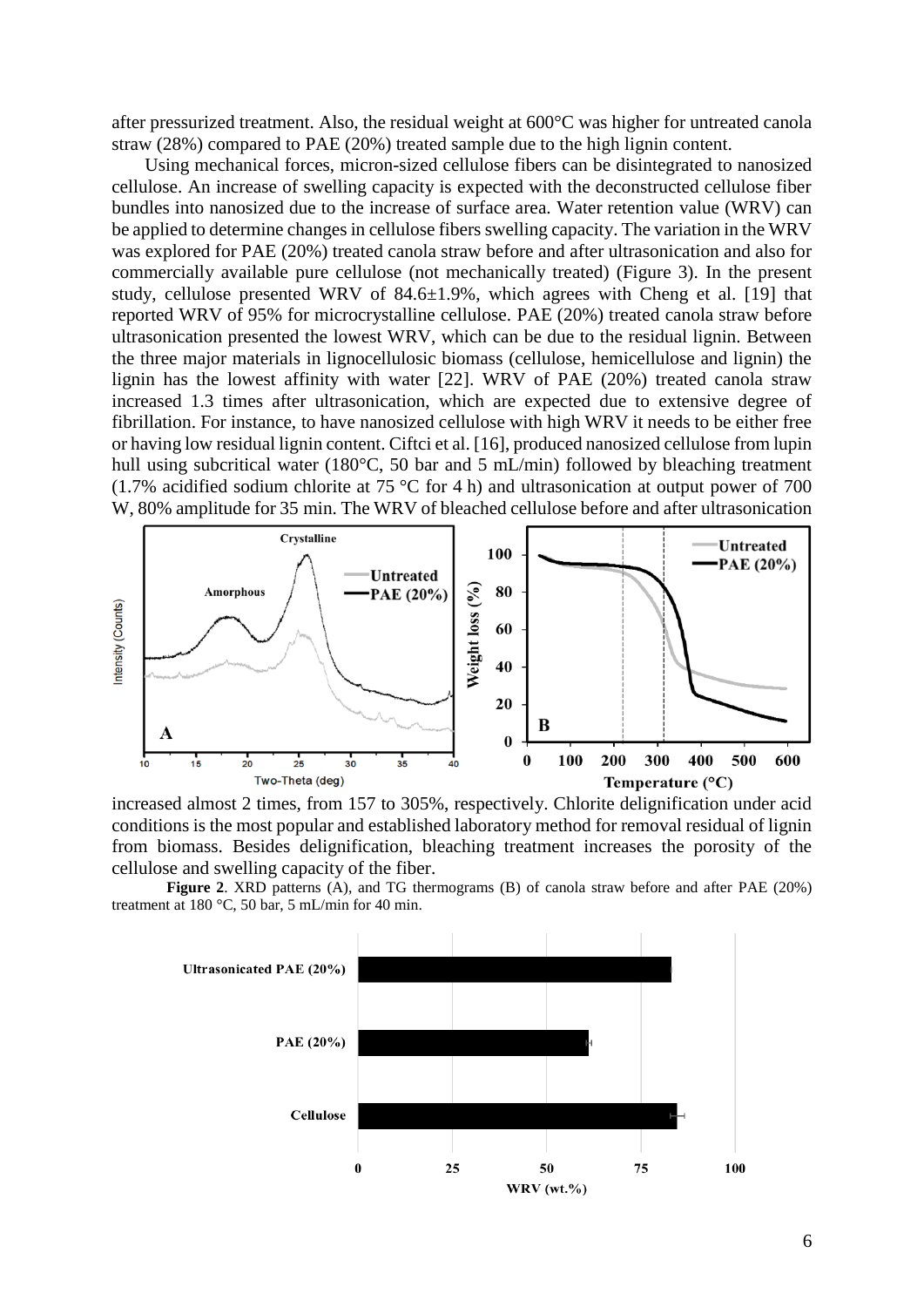**Figure 3.** Water retention value (WRV) of cellulose and PAE (20%) treated canola straw before and after ultrasonication.

To further characterize how PAE (20%) treatment and mechanical disintegration affect the structure of canola straw, the scanning electron microscopy (SEM) (Figure 4A and B) and transmission electron microscopy (TEM) (Figure 4C) were performed. The untreated canola straw exhibited intact morphology with material deposition on the surface structure (Figure 4A). Microscopic structures after PAE (20%) treatment (Figure 4B) revealed that the cell walls were disintegrated, and the removal of non-cellulosic materials resulted in a rough surface with exposure of its internal structure. The TEM analysis (Figure 5C) and the diameter distribution results revealed that the mechanical process using high intensity ultrasound, disintegrate the treated canola straw into nanosized cellulose. The aqueous dispersion (1 wt.%) contained nanometer scale fibers (namely nanofibrils) is comprised of a large number of elemental fibrils,



some fibril bundles, and a small amount of aggregated bundles. The nanofibrils presented diameters between 3-30 nm, with an average diameter of approximately 11 nm, and the lengths of several micrometers. The nanosized cellulose obtained in this study had a similar result to Xie et al. [27], where the cellulose aqueous suspension (0.2 wt%) isolated from bamboo presented nanofibers with diameter in the range of 2–30 nm.

**Figure 5**. Microscopic analysis of untreated canola straw (A), pressurized aqueous ethanol (20%) treated canola straw (B), and ultrassonicated canola straw residue after treatment (C) with diameter size distribution.

#### **4. CONCLUSIONS**

Nanosized cellulose has been successfully obtained from canola straw using environmentally friendly alternatives. Pressurized aqueous ethanol (20%) at 180 °C and 50 bar removed 81% of hemicelluloses and almost 30% of total lignin, leading to an enriched cellulose material (~70% cellulose). Removal of non-cellulosic compounds from canola straw after treatment was confirmed by SEM, XRD and TG analysis. Then, disintegration of cellulose fiber into nanofibers with diameter of 3-30 nm was obtained using ultrasonication treatment. The TEM analysis and WRV values provided supporting evidence for the formation of nanosized cellulose. Nanosized cellulose obtained by the biorefining of canola straw using pressurized aqueous ethanol followed by ultrasonication is a promising biomaterial for reinforcement of polysaccharide based thermoplastic and biocomposites.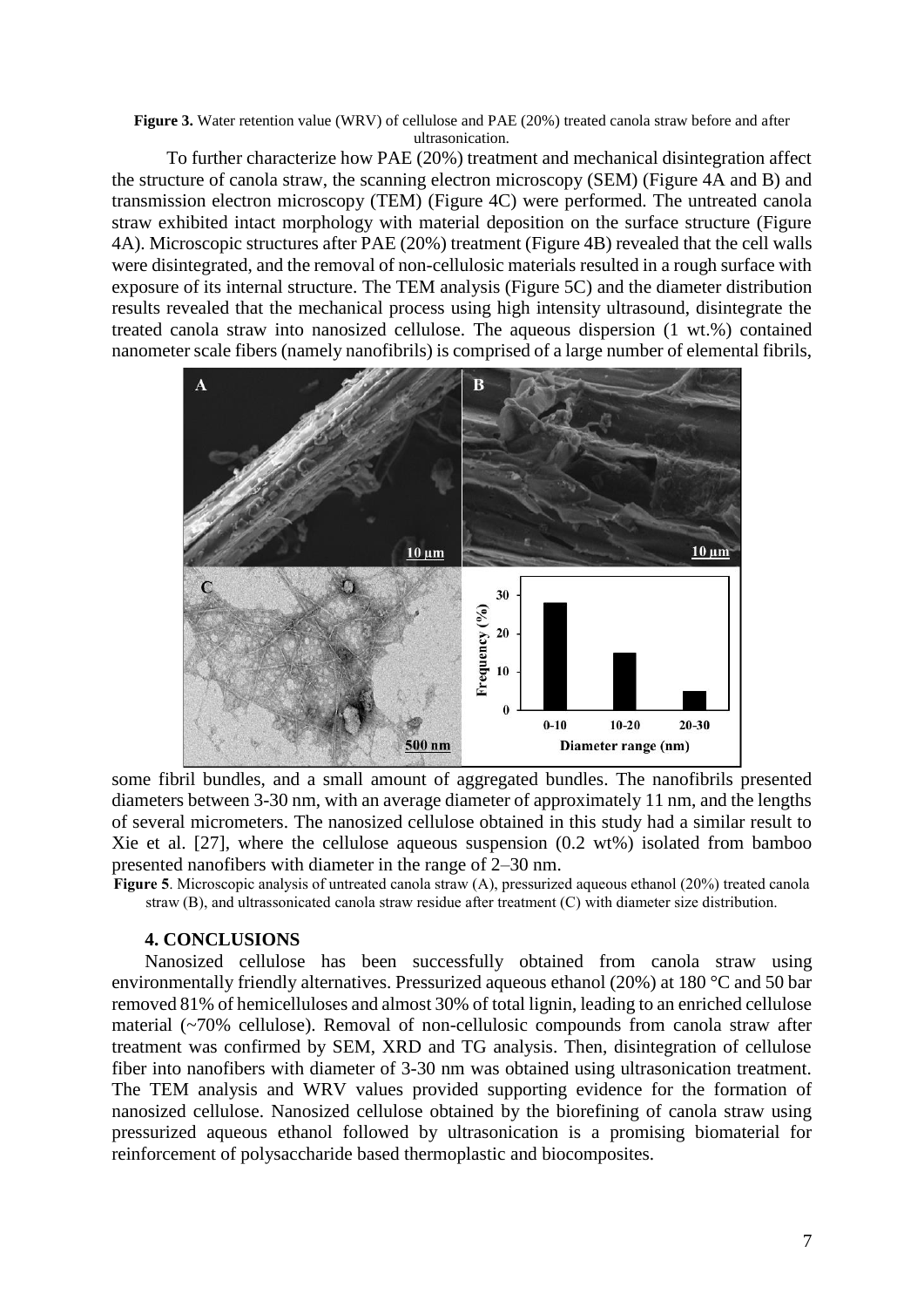#### **ACKNOWLEDGEMENTS**

We are grateful to the Natural Sciences and Engineering Research Council of Canada (NSERC) for funding this research. RRH thanks the Brazilian Council for Scientific and Technological Development (CNPq) for the PhD scholarship.

#### **REFERENCES**

[1] ISIKGOR F.H., BECER C.R., Lignocellulosic biomass: a sustaina,ble platform for the production of biobased chemicals and polymers, Polym. Chem., 6, 2015, 4497-4559.

[2] CHEN W., YU H., LIU Y., CHEN P., ZHANG M., HAI Y., Individualization of cellulose nanofibers from wood using high-intensity ultrasonication combined with chemical pretreatments, Carbohydr. Polym., 83, 2011, 1804-1811.

[3] BOBLETER, O., Hydrothermal degradation of polymer derived from plants. Prog. Polym. Sci., 19, 1994, 797-841.

[4] PRONYK, C., MAZZA, G., Optimization of processing conditions for the fractionation of triticale straw using pressurized low polarity water, Bioresour. Technol., 102, 2011, 2016-2025.

[5] EVSTAFIEV S., FOMINA E., PRIVALOVA E., Wheat straw ethanolysis under subcritical and supercritical conditions, Bioorg. Khim. Vol. 38, 201, p. 713-716.

[6] PRONYK, C., MAZZA, G., Fractionation of triticale, wheat, barley, oats, canola, and mustard straws for the production of carbohydrates and lignins, Bioresour. Technol., 106, 2012, 117-124.

[7] HUERTA, R.R. SALDAÑA, M.D.A., Pressurized fluid treatment of barley amd canola straws to obtain carbohydrates and phenolics, J. Supercrit. Fluids., 2017, *DOI:* 10.1016/j.supflu.2017.11.029.

[8] BURANOV A.U., MAZZA, G., Fractionation of flax shives with pressurized aqueous ethanol, Ind. Crop Prod., 35, 2012, 77-87.

[9] CIFTCI, D., SALDAÑA, M.D.A., Hydrolysis of sweet blue lupin hull using subcritical water technology, Bioresour. Technol., 194, 2015, 75-82.

[10] VALLEJOS M.E., ZAMBON M.D., AREA M.C., CURVELO A. A. S., Low liquid-solid ratio fractionation of sugarcane bagasse by hot water autohydrolysis and organosolv delignification, Ind. Crop Prod., 65, 2015, 349- 353.

[11] NECHYPORCHUK O., BELGACEM M.N., BRAS J., Production of cellulose nanofibrils: a review of recent advances, Ind. Crop Prod, 93, 2016, 2-25.

[12] NAKAGAITO A., YANO H., The effect of morphological changes from pulp fiber towards nano-scale fibrillated cellulose on the mechanical properties of high-strength plant fiber based composites, Applied Physics A., 78, 2004, 547-552.

[13] ABE K., IWAMOTO S., YANO H., Obtaining cellulose nanofibers with a uniform width of 15 nm from wood, Biomacromolecules, 8, 2007, 3276-3278.

[14] CHAKRABORTY A., SAIN M., KORTSCHOT M., Cellulose microfibrils: A novel method of preparation using high shear refining and cryocrushing, Holzforschung, 59. 2005, 102-107.

[15] WANG S., CHENG Q., A novel process to isolate fibrils from cellulose fibers by high‐intensity ultrasonication, Part 1: Process optimization, J Appl Polym Sci., 113, 2009, 1270-1275.

[16] CIFTCI D., UBEYITOGULLARI A., HUERTA R.R., CIFTCI O.N., FLORES R.A., SALDAÑA M.D.A., Lupin hull cellulose nanofiber aerogel preparation by supercritical CO<sub>2</sub> and freeze drying, J. Supercrit. Fluids., 127, 2017, 137-145.

[17] TISCHER P.C.F., SIERAKOWSKI M.R., WESTFAHL H.J, TISCHER C.A., Nanostructural reorganization of bacterial cellulose by ultrasonic treatment, Biomacromolecules., 11, 2010, 1217-1224.

[18] SLUITER A., HAMES B., RUIZ R., SCARLATA C., SLUITER J., TEMPLETON D., CROCKER D., Determination of structural carbohydrates and lignin in biomas, NREL Lab. Anal. Proced., 1617, 2008, 1-16.

[19] CHENG, Q., WANG, J., MCNEEL, J. AND JACOBSON, P., Water retention value measurements of cellulosic materials using a centrifuge technique. BioResources, 5, 2010, 1945-1954

[20] WI S.G., CHUNG B.Y., LEE Y.G., YANG D.J., BAE H., Enhanced enzymatic hydrolysis of rapeseed straw by popping pretreatment for bioethanol production, Bioresour. Technol., 102, 2011, 5788-5793.

[21] COCERO M.J., CABEZA Á., ABAD N., ADAMOVIC T., VAQUERIZO L., MARTÍNEZ C.M., PAZO-CEPEDA M.V., Understanding biomass fractionation in subcritical & supercritical water, J. Supercrit. Fluids, 133, 2018, 550-565.

[22] TAKADA M., MINAMI E., SAKA S., Decomposition behaviors of the lignocellulosics as treated by semiflow hot-compressed water, J. Supercrit. Fluids, 133, 2018, 566-572.

[23] KIM, T.H., LEE, Y.Y., Fractionation of corn stover by hot-water and aqueous ammonia treatment, Bioresour. Technol., 97, 2006, 224-232.

[24] SASAKI M., FANG Z., FUKUSHIMA Y., ADSCHIRI T., ARAI K., Dissolution and hydrolysis of cellulose in subcritical and supercritical water, Ind Eng Chem Res., 39, 2000, 2883-2890.